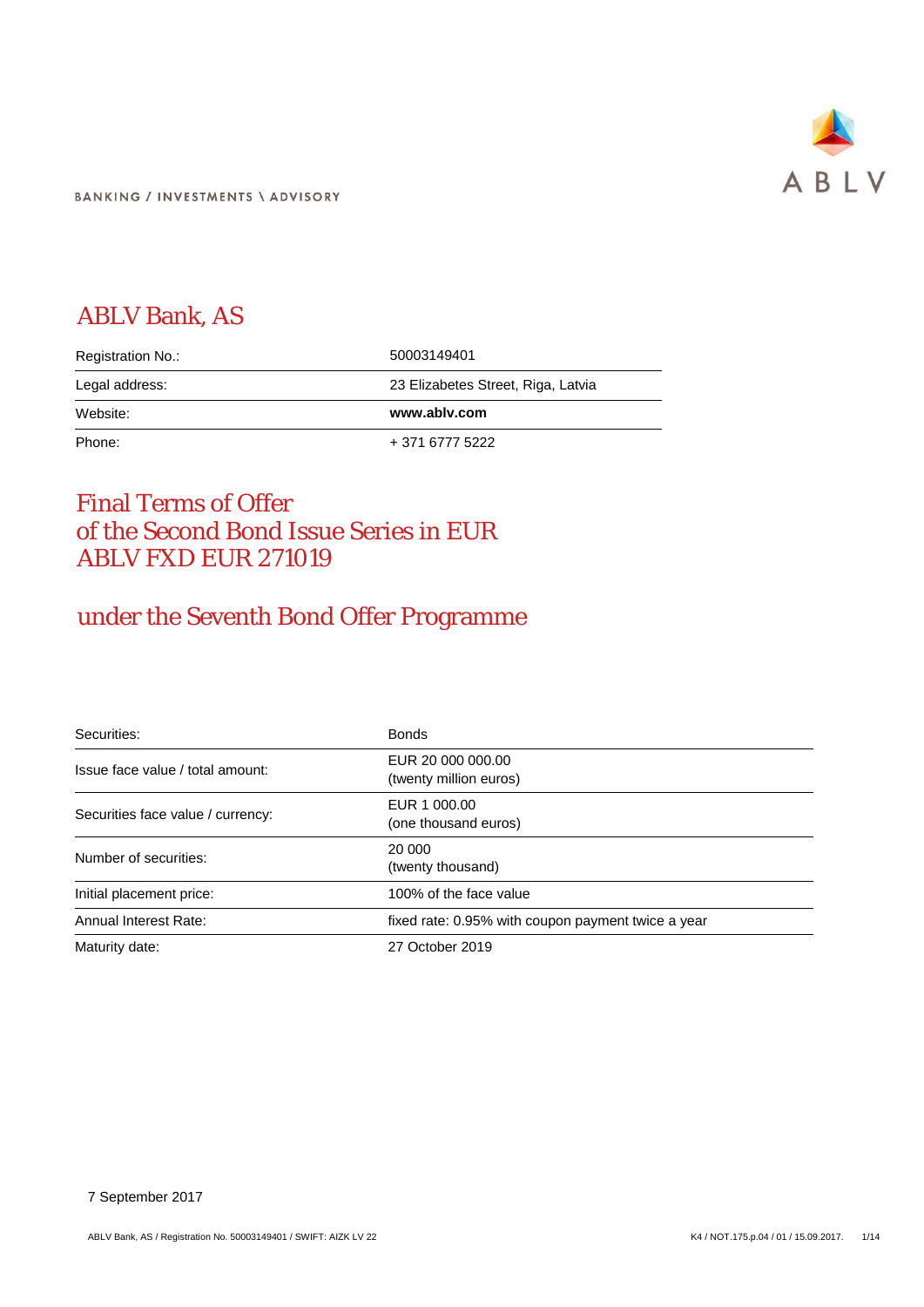| 2. |  |
|----|--|
| 3. |  |
| 4. |  |
| 5. |  |
| 6. |  |
| 7. |  |
| 8. |  |
| 9. |  |
|    |  |

Appendixes include the Bond issue summary and the sample order form to be submitted by the Investor to conclude the financial instruments transaction. Appendix 1: Bond issue summary.

Appendix 2: "Financial Instrument' Trade Order" form.

The Final Terms are prepared in accordance with the requirements of paragraph 4 of article 5 of the Directive 2003/71/EC of the European Parliament and of the Council.

The Final Terms shall be read together with ABLV Bank, AS Base Prospectus of the Seventh Bond Offer Programme. The Base Prospectus is published at the Issuer's website **www.ablv.com**. Full information on the Issuer and the Bond issue can be only obtained reading the Base Prospectus together with the Final Terms. The Bond issue summary is appended to these Final Terms.

### **Notice**

Before making a decision on investing in the Bonds, any Investor shall independently and, if necessary, engaging an advisor, generally assess the information provided in the Base Prospectus and these Final Terms.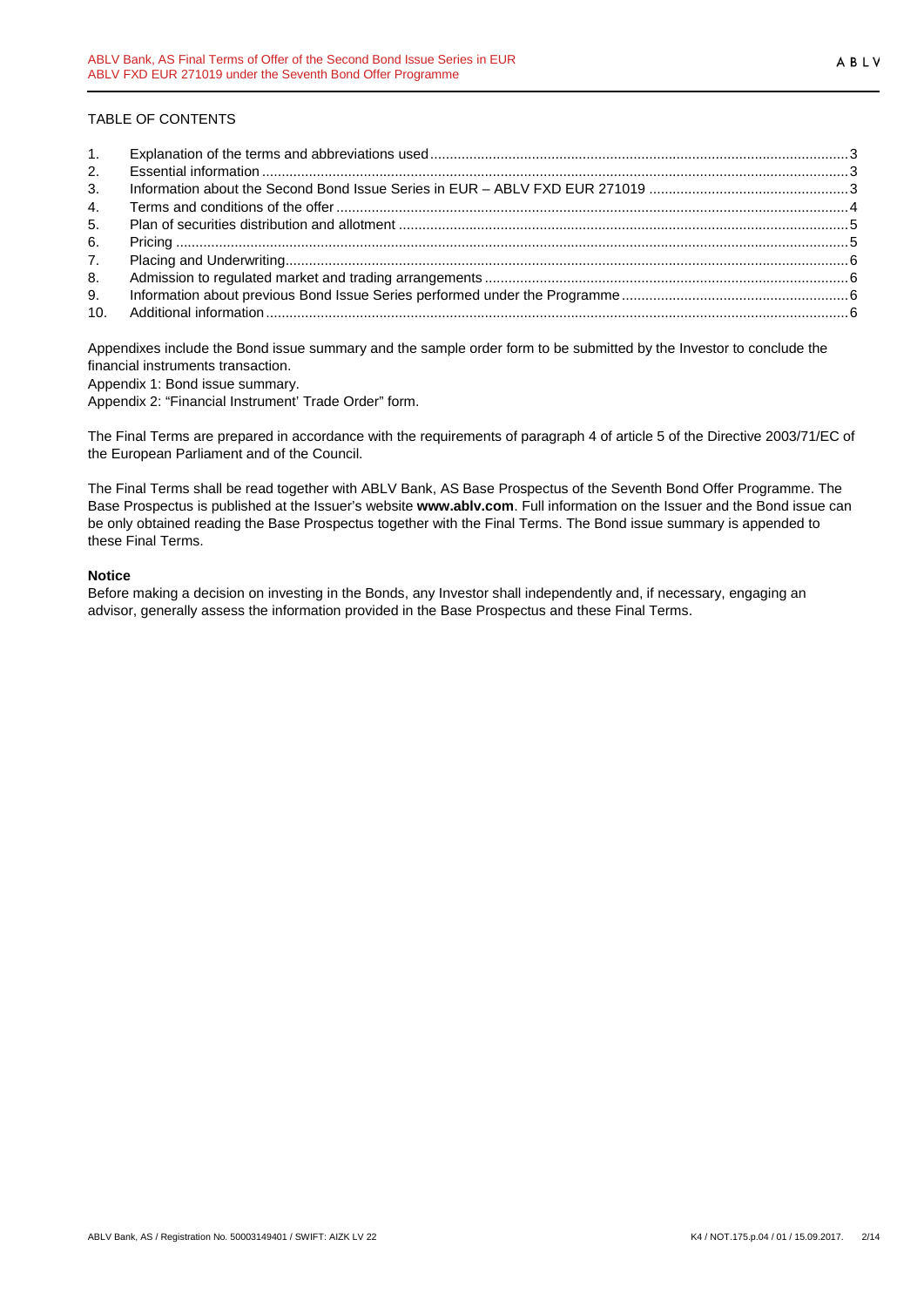## <span id="page-2-0"></span>**1. Explanation of the terms and abbreviations used**

LCD — joint stock company "Latvian Central Depository" (business name from September 18, 2017 – NASDAQ CSD SE), unified registration number: 40003242879, legal address: 1 Vaļņu Street, Riga, Latvia.

**Second Bond Issue Series in EUR** or **ABLV FXD EUR 271019** – the Bonds that are issued pursuant to ABLV Bank, AS Base Prospectus of the Seventh Bond Offer Programme and these Final Terms of Offer.

**Note:** the other terms and abbreviations used correspond to those included in the Base Prospectus.

### <span id="page-2-1"></span>**2. Essential information**

2.1. Interest of natural and legal persons involved in the issue/ offer N/A

### 2.2. Reasons for the offer

Objective of the Second Bond Issue Series in EUR shall be raising of funds that the Issuer will use for financing its operating activities, including without limitation:

- improvement of the ABLV Bank assets' and liabilities' distribution into maturity bands;
- increase and maintenance of the liquidity level required for activities of ABLV Bank.

### <span id="page-2-2"></span>**3. Information about the Second Bond Issue Series in EUR – ABLV FXD EUR 271019 (under the Seventh Bond Offer Programme)**

| Issuer:                                        | ABLV Bank, AS                                                                                                                        |
|------------------------------------------------|--------------------------------------------------------------------------------------------------------------------------------------|
| Securities:                                    | <b>Bonds</b>                                                                                                                         |
| ISIN:                                          | LV0000802338                                                                                                                         |
| Type of securities:                            | In bearer form                                                                                                                       |
| Class of securities:                           | Without restraint on alienation                                                                                                      |
| Collateral:                                    | Not secured with pledge                                                                                                              |
| Depository:                                    | Joint stock company Latvian Central Depository                                                                                       |
|                                                | (business name from September 18, 2017 - NASDAQ CSD SE)                                                                              |
| Regulated market:                              | Stock Exchange Nasdaq Riga                                                                                                           |
|                                                | <b>Baltic Bond List</b>                                                                                                              |
| Currency of the Bond issue:                    | EUR (euro)                                                                                                                           |
| Face value/total amount of the Bond issue:     | EUR 20 000 000,001                                                                                                                   |
|                                                | (twenty million euro)                                                                                                                |
| Bond Face Value:                               | EUR 1 000.00                                                                                                                         |
|                                                | (one thousand euro)                                                                                                                  |
| Number of the Bonds:                           | 20 0001                                                                                                                              |
|                                                | (twenty thousand)                                                                                                                    |
| Annual Interest Rate:                          | Fixed: 0.95%                                                                                                                         |
|                                                | (zero and 95/100 percent)                                                                                                            |
| Date of the Interest Income calculation:       | 5 working days before the Interest Income payment date                                                                               |
| Frequency and dates of the Interest Income     | Twice a year: on 27 October and 27 April,                                                                                            |
| payments:                                      | starting from 27 April 2018, ending on 27 October 2019                                                                               |
| Maturity date of the Bonds:                    | 27 October 2019                                                                                                                      |
|                                                | • The Issuer shall be entitled to prematurely redeem the part of the<br>Bond issue the initial placement of which was not performed; |
|                                                | The Issuer shall be entitled to prematurely redeem the Bonds that the                                                                |
| Premature redemption                           | Issuer purchased in the secondary securities market or acquired                                                                      |
| (call option):                                 | otherwise in compliance with provisions of the normative acts,                                                                       |
|                                                | provided that normative acts contain no limitations with regard to such                                                              |
|                                                | redemption.                                                                                                                          |
| Early repayment claim                          | The Investor shall not be entitled to claim the Face Value and accrued                                                               |
| (put option):                                  | interest to be repaid by the Issuer before maturity.                                                                                 |
| Arrangements for the amortisation of the loan: | N/A                                                                                                                                  |
|                                                | Fixed interest rate is set for the Bonds. The Bond yield does not depend                                                             |
| Information on yield:                          | on the changes in the base interest rate in the interbank market.                                                                    |
| Yield calculation method:                      | Pursuant to paragraph 6.9 of the Base Prospectus                                                                                     |
| Representation of the Investors:               | Pursuant to paragraph 6.15 of the Base Prospectus                                                                                    |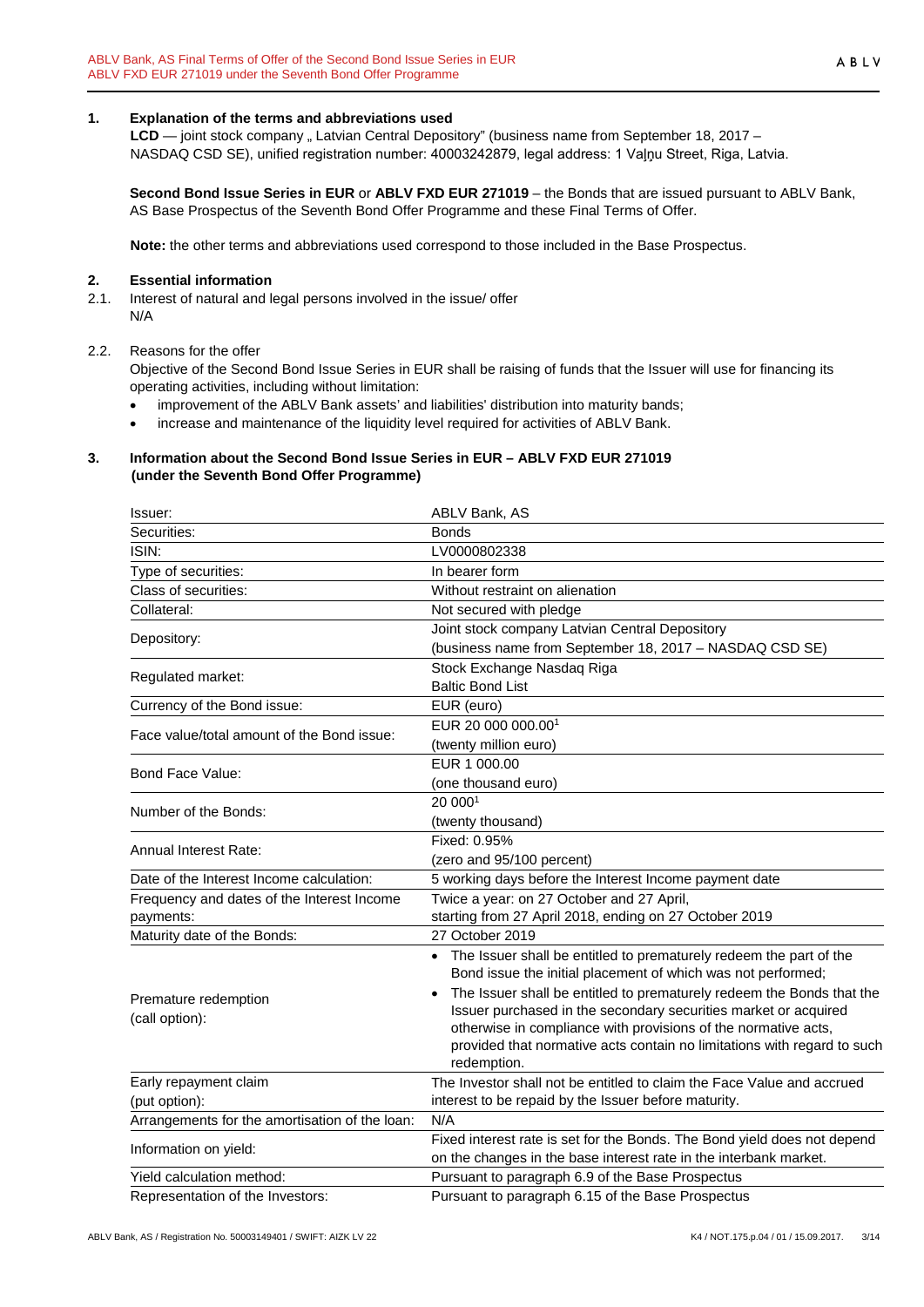|                                          | following decisions of ABLV Bank:                                                                                                  |  |  |  |
|------------------------------------------|------------------------------------------------------------------------------------------------------------------------------------|--|--|--|
|                                          | decision on the bond issue of the extraordinary meeting of                                                                         |  |  |  |
|                                          | shareholders, dated 31 March 2017 (Minutes No. 1, paragraph 5.9);                                                                  |  |  |  |
|                                          | decision of the Board on approving the Base Prospectus of the<br>$\bullet$                                                         |  |  |  |
|                                          | Seventh Bond Offer Programme, dated 24 April 2017 (Minutes No.                                                                     |  |  |  |
|                                          | $V-24$ , paragraph 1);                                                                                                             |  |  |  |
| Decisions on the Bond issue:             | decision of the Board on the Base Prospectus of the Seventh Bond<br>Offer Programme including recommendations of the Financial and |  |  |  |
|                                          | Capital Market Commission, dated 9 May 2017 (Minutes No. V-26,                                                                     |  |  |  |
|                                          | paragraph 1);                                                                                                                      |  |  |  |
|                                          | decision of the Board on approval of ABLV Bank, AS Final Terms of                                                                  |  |  |  |
|                                          | Offer of the Second Bond Issue Series in EUR -                                                                                     |  |  |  |
|                                          | ABLV FXD EUR 271019 under the Seventh Bond Offer Programme,                                                                        |  |  |  |
|                                          | dated 7 September 2017 (Minutes No. V-58, paragraph 2).                                                                            |  |  |  |
| Issue date:                              | 27 October 2017                                                                                                                    |  |  |  |
|                                          | Not later than on 15 September 2017, the information shall be published                                                            |  |  |  |
| Public offer start date:                 | at the Issuer's website www.ably.com.                                                                                              |  |  |  |
|                                          | The public offer start date is 21 September 2017.                                                                                  |  |  |  |
| Public offer end date:                   | 23 October 2017                                                                                                                    |  |  |  |
| Decision on concluding the transactions: | Pursuant to paragraph 9.4 of the Base Prospectus, the decision on                                                                  |  |  |  |
|                                          | concluding the transactions will be made on 26 October 2017.                                                                       |  |  |  |
| 27 October 2017<br>Settlement date:      |                                                                                                                                    |  |  |  |

The Bonds are issued and public offering is performed pursuant to the

<sup>1</sup> Before the end of the public offer period, but not later than 4 (four) working days prior to the public offer end date, the Issuer may increase the Issue Series size. If amendments to the Final Terms are made, those shall be published in the same way as the Final Terms.

For the purposes of the Base Prospectus and these Final Terms, the Issuer shall be an institution that borrows funds by issuing the Bonds.

## <span id="page-3-0"></span>**4. Terms and conditions of the offer**

4.1. Initial placement process

The initial placement process is described in paragraphs 9.3 and 9.4 of the Base Prospectus.

The total amount of the Issue is EUR 20 000 000.00 (twenty million euro).

The public offer start date is 21 September 2017.

A representative of the Investment Company or the Investor itself, provided it has a financial instruments account opened with ABLV Bank, shall submit an order to the Issuer, using the sample form "Financial Instruments' Trade Order" appended hereto, on working days from 08:30 till 18:30. The order may also be submitted electronically, using a corresponding order form in ABLV Bank Internetbank.

The public offer end date shall be 23 October 2017. Orders shall be accepted by ABLV Bank till the end of the working day, i.e., 18:30, or electronically – till the end of the day, i.e., 23:59.

Information about the order submission can be obtained:

- by phone:  $+371\,6700\,2777$
- via e-mail: **ibas@ablv.com**

The orders submitted to the Issuer may not be altered or revoked.

- 4.2. A description of the possibility to reduce subscriptions and the manner for refunding excess amount paid by applicants N/A
- 4.3. Details of the minimum and/or maximum amount of application Pursuant to paragraph 9.3 of the Base Prospectus, maximum number of the Bonds that a single Investor may apply for is not set. The Investor may not apply for purchasing less than 1 (one) Bond.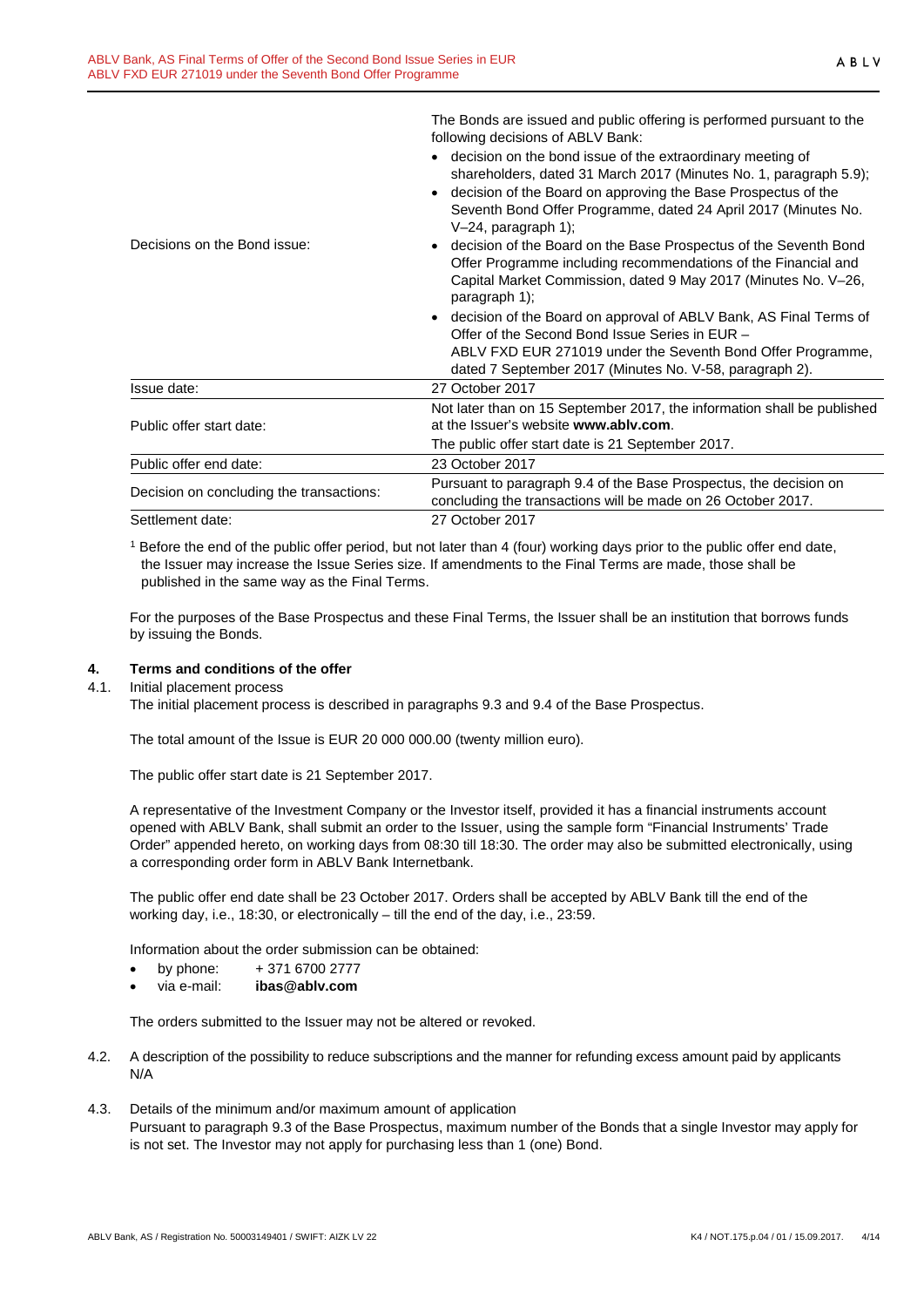### 4.4. Settlement process

Within this Bond Issue Series, settlement under initial placement transactions shall be performed as follows:

- not applying the DVP principle, if agreed so by the underwriter and the Investor, or
- applying the DVP principle, regulated by the effective LCD rules.

If the transaction parties agree on not applying the DVP principle, the moment of the Bonds' delivery and the moment of payment may be different. The Investor shall ensure funds in the respective account on the day agreed upon by the transaction parties, whereas the Bonds shall be credited to the Investor's account on the day agreed upon by the transaction parties.

DVP shall be executed on the T+1 day, where "T" stands for the day of concluding the Bond purchase transaction, and "1" is the 1st (first) working day after the day of concluding the Bond purchase transaction.

The day of concluding the transaction shall be the day of making the decision on concluding the transaction – for this Series it is set to be 26 October 2017.

The settlement date shall be 27 October 2017.

#### 4.5. Information about results

Pursuant to paragraph 9.6 of the Base Prospectus, information on the initial placement results will be published at the Issuer's website **www.ablv.com** within 10 (ten) working days after the public offer end date.

4.6. The procedure for the exercise of any right of pre-emption, the negotiability of subscription rights and the treatment of subscription rights not exercised. N/A

#### <span id="page-4-0"></span>**5. Plan of securities distribution and allotment**

- 5.1. Offering the Bonds simultaneously in the markets of two or more countries N/A
- 5.2. Notification to applicants of the Bond amount allotted The Bank shall send a confirmation of the concluded transaction to the Investor, following the procedure set forth in ABLV Capital Markets, IBAS General Terms of Business. The General Terms of Business are available at the Issuer's website **[www.ablv.com](http://www.ablv.com/)**.

#### <span id="page-4-1"></span>**6. Pricing**

6.1. Initial placement price of a Bond Initial placement price of a Bond is set to be 100% of the Bond's face value. The Bond's face value is EUR 1 000.00 (one thousand euro).

#### 6.2. Pricing method

ABLV Bank Board will determine the Bonds' price depending on the situation in secondary market of similar securities then present and, in particular, based on evaluation of the demand in the securities market and yield of comparable market instruments. The price determined by ABLV Bank for the Bond Issue Series shall be the same for all Investors and shall remain constant throughout the whole initial placement period.

6.3. Application of expenses and taxes

Purchasing the Bonds during the initial placement period, the Investor will have to transfer just set Bond sale price to the Issuer for each Bond unit being purchased.

Additional expenses under the transaction, which might include, without limitation, fees for account opening, for transaction conclusion and execution, may vary in different Investment Companies, and the Investor can find those out in the respective Investment Company engaged by the Investor in concluding the Bonds' purchase transaction as intermediary. ABLV Bank will not receive the said fees and payments charged by other Investment Companies and shall not be responsible for those additional expenses.

The Issuer shall be responsible for withholding and payment of taxes in compliance with the procedures and amount stated in the Republic of Latvia normative acts. The Issuer shall not be responsible for payment of taxes where the Republic of Latvia normative acts do not stipulate the Issuer's duty to assess and withhold the tax amount before making Interest Income payments.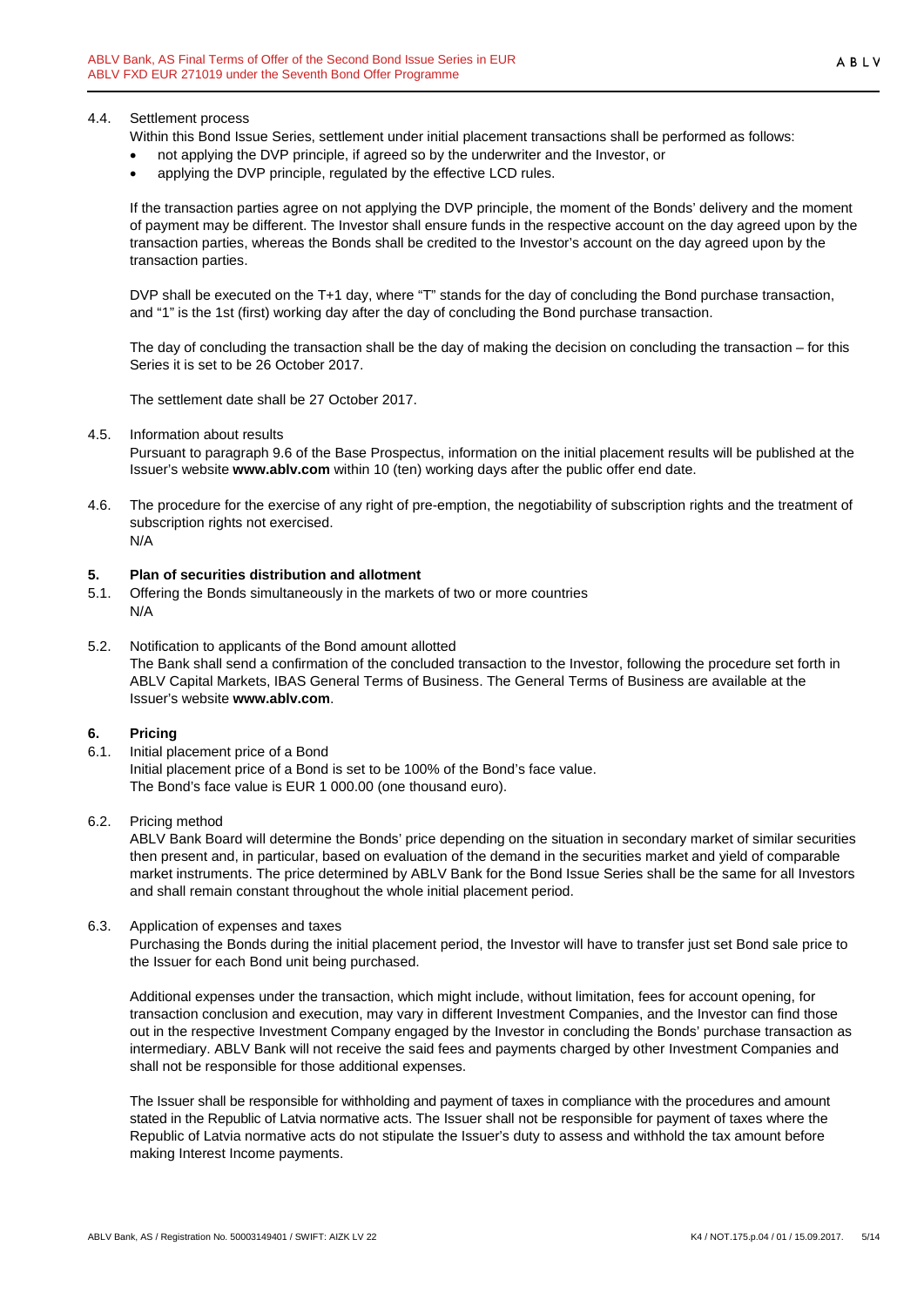## <span id="page-5-0"></span>**7. Placing and Underwriting**

- 7.1. Offer coordinator N/A
	-
- 7.2. Depository Joint stock company Latvian Central Depository (business name from September 18, 2017 – NASDAQ CSD SE), legal address: 1 Vaļņu Street, Riga, Latvia.
- 7.3. Entities agreeing to underwrite the issue N/A
- 7.4. Time of reaching the underwriting agreement N/A

## <span id="page-5-1"></span>**8. Admission to regulated market and trading arrangements**

- 8.1. Term and conditions of admission to regulated market Pursuant to paragraph 10.1 of the Base Prospectus, application for admitting the Bonds to the regulated market will be prepared in accordance with the Stock Exchange requirements and submitted within 3 (three) months after the end of the initial placement at the latest.
- 8.2. Regulated market

Stock Exchange Nasdaq Riga, Baltic Bond List.

8.3. Entities which have a firm commitment to act as intermediaries in secondary trading, providing liquidity through bid and offer rates and description of the main terms of their commitment N/A

## <span id="page-5-2"></span>**9. Information about previous Bond Issue Series performed under the Programme**

- Two issues performed under ABLV Bank, AS, Second Offer Programme,
- Three issues performed under ABLV Bank, AS, Third Offer Programme,
- One issue performed under ABLV Bank, AS, Fourth Offer Programme,
- Five issues performed under ABLV Bank, AS, Fifth Offer Programme,
- Seven issues performed under ABLV Bank, AS, Sixth Offer Programme and
- Two issues performed under ABLV Bank, AS, Seventh Offer Programme

have been included in the Baltic Bond List of the Stock Exchange Nasdaq Riga regulated markets.

Under ABLV Bank, AS Seventh Offer Programme, there were two issues performed and included to securities lists of Nasdaq Riga regulated markets:

|                                | Straight coupon bonds in USD | Straight coupon bonds in EUR |
|--------------------------------|------------------------------|------------------------------|
| <b>ISIN</b>                    | LV0000802270                 | LV0000802288                 |
| Issue size                     | USD 75 000 000,00            | EUR 20 000 000,00            |
| Issue name                     | ABLV FXD USD 030719          | ABLV FXD EUR 030719          |
| Coupon rate (p.a.)             | Fixed: 2.25%                 | Fixed: 0.75%                 |
| Current interest income period | $03.07.2017 - 02.01.2018$    | $03.07.2017 - 02.01.2018$    |
| Issue date                     | 03.07.2017                   | 03.07.2017                   |
| Maturity date                  | 03.07.2019                   | 03.07.2019                   |

Simultaneously with the Second Bond Issue Series in EUR, the following public offering is performed under the Seventh Bond Offer Programme:

- Second Bond Issue Series in USD ABLV FXD USD 271019 straight 2-year bonds;
- Third Bond Issue Series in EUR ABLV SUB EUR 271027 subordinated bonds.

The Investors can find the information about issues performed under the Second, Third, Fourth, Fifth, Sixth and Seventh Offer Programmes and their Final Terms at ABLV Bank, AS website **[www.ablv.com](http://www.ablv.com/)**.

## <span id="page-5-3"></span>**10. Additional information**

10.1. Advisors connected with the Bond issue N/A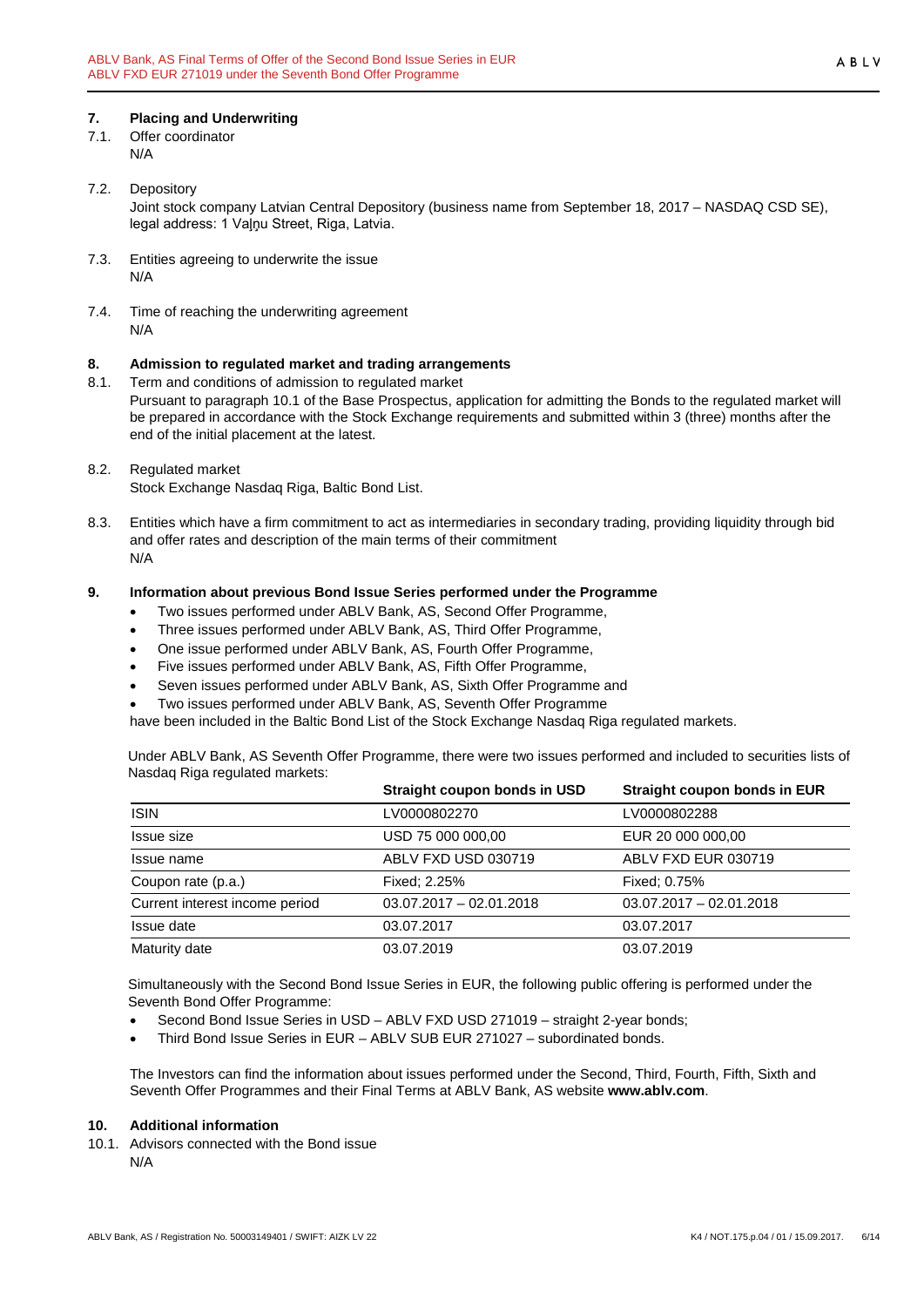ABLV

- 10.2. Information about the Bond issue provided by third parties N/A
- 10.3. Credit ratings assigned to the Bonds N/A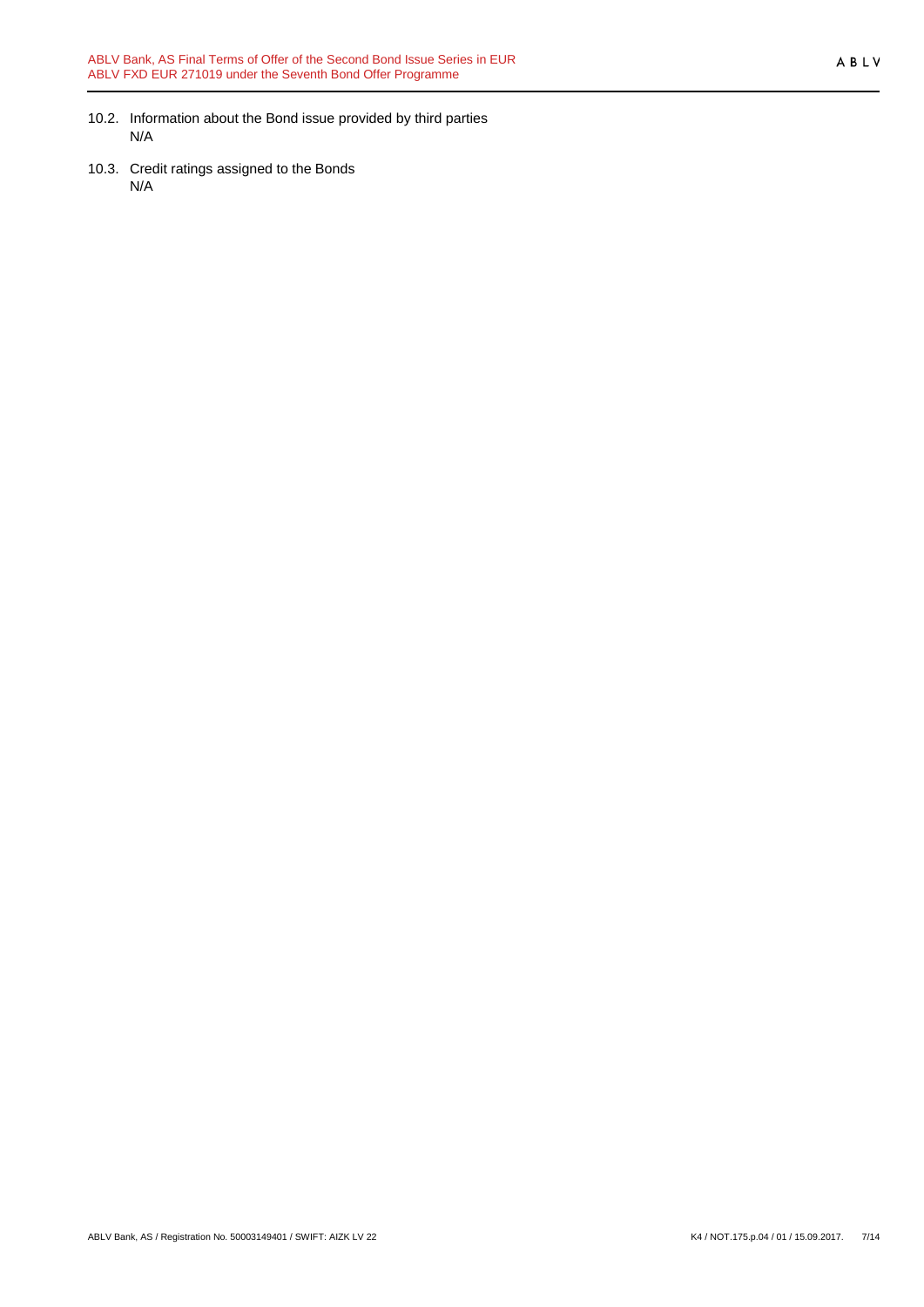| Name, surname           | <b>Position held</b>                                                   | <b>Signature</b> |
|-------------------------|------------------------------------------------------------------------|------------------|
| <b>Ernests Bernis</b>   | Chairman of the Board,<br>Chief Executive Officer (CEO)                |                  |
| Vadims Reinfelds        | Deputy Chairman of the Board,<br>Deputy Chief Executive Officer (dCEO) |                  |
| Māris Kannenieks        | Member of the Board.<br>Chief Financial Officer (CFO)                  |                  |
| Edgars Pavlovičs        | Member of the Board,<br>Chief Risk Officer (CRO)                       |                  |
| Aleksandrs Pāže         | Member of the Board,<br>Chief Compliance Officer (CCO)                 |                  |
| <b>Rolands Citajevs</b> | Member of the Board,<br>Chief Information Officer (CIO)                |                  |
| Romans Surnačovs        | Member of the Board.<br>Chief Operating Officer (COO)                  |                  |

The Final Terms were approved at ABLV Bank, AS Board session on 7 September 2017.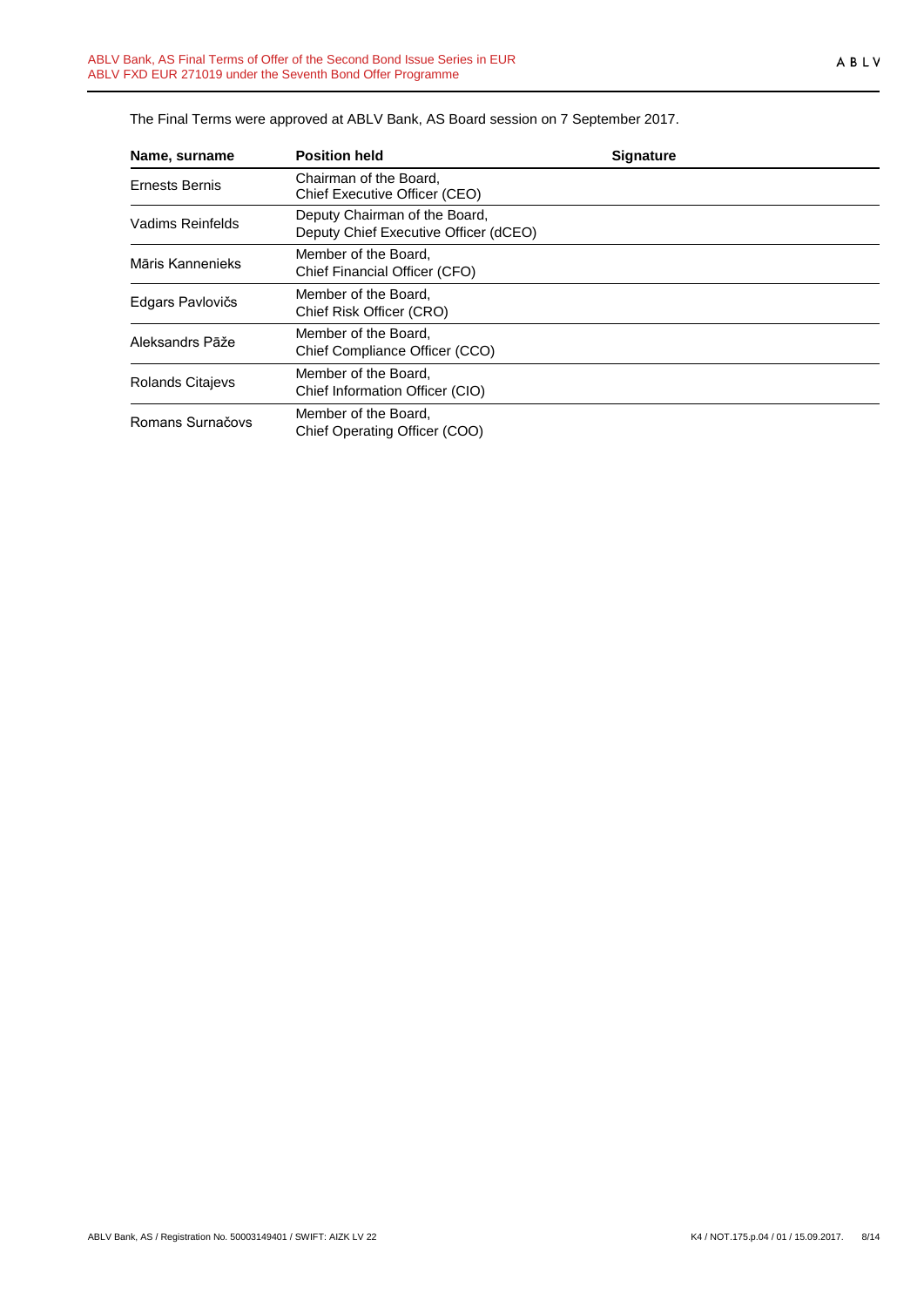Appendix 1

#### **Section A. Introduction and warnings**

The summary shall be deemed the introduction of the Base Prospectus.

Any decision on investing in the Bonds shall be based on the Investor's judgement on the whole Base Prospectus and the respective Final Terms of the Bond issue.

Should any claim be lodged to a court regarding the information provided in the Base Prospectus, if necessary, the Investor lodging the claim to a court in accordance with normative acts of the respective member state shall cover the

A.1 costs of translating the Base Prospectus before the proceedings are initiated. The persons responsible for the information provided in the Base Prospectus, including persons that translated the same and applied for its notification, may be held civilly liable only where the summary is misleading, inaccurate, or inconsistent with other sections of the Base Prospectus, or fails to provide the most essential information that would aid the Investors when considering whether to invest in the Bonds.

 $A.2 N/A$ 

## **Section B. Issuer**

| B.1  | Legal and commercial<br>name of the Issuer                                                                                                    | ABLV Bank, AS.                                                                                                                                                                                                                                                                                                        |
|------|-----------------------------------------------------------------------------------------------------------------------------------------------|-----------------------------------------------------------------------------------------------------------------------------------------------------------------------------------------------------------------------------------------------------------------------------------------------------------------------|
| B.2  | The domicile and<br>legal form of the<br>Issuer, the legislation<br>under which the<br>Issuer operates and<br>its country of<br>incorporation | ABLV Bank is a joint stock company registered in the Republic of Latvia, which carries out its<br>operations in accordance with the Republic of Latvia legal acts, the European Union normative<br>acts, and the issued licence that allows rendering all financial services stated in the Credit<br>Institution Law. |
|      | $B.3 - B.4.a$                                                                                                                                 | N/A                                                                                                                                                                                                                                                                                                                   |
| B.4b | Description of any<br>known trends<br>affecting the Issuer<br>and the industries in<br>which it operates                                      | As at the day of producing the Final Terms, there is no information on any detected trends,<br>events, claims, or obligations that might have significant negative effect on further operations of<br>ABLV Bank, AS or the Republic of Latvia credit institution sector.                                              |
|      |                                                                                                                                               | The information provided in the table below completely matches that presented in ABLV Bank                                                                                                                                                                                                                            |

The information provided in the table below completely matches that presented in ABLV Bank consolidated report for the first half of 2017.

|            |                                       |    |                                                        | Country<br>Οf<br>incorpo- | Registration |                           | Share in<br>capital | Share in<br>the the entity's<br>entity's capital with<br>voting |
|------------|---------------------------------------|----|--------------------------------------------------------|---------------------------|--------------|---------------------------|---------------------|-----------------------------------------------------------------|
|            |                                       |    | Nº Company                                             | ration                    | number       | <b>Business profile</b>   | (%)                 | rights (%)                                                      |
|            |                                       |    | ABLV Bank, AS                                          | LV                        | 50003149401  | <b>Financial services</b> | 100                 | 100                                                             |
|            |                                       |    | ABLV Bank Luxembourg, S.A.                             | LU                        | B 162048     | <b>Financial services</b> | 100                 | 100                                                             |
|            |                                       | 3. | <b>ABLV Consulting Services, AS</b>                    | LV                        | 40003540368  | Consulting<br>services    | 100                 | 100                                                             |
| <b>B.5</b> | Issuer's position within<br>the group | 4. | <b>ABLV Advisory Services, SIA</b>                     | LV                        | 40103964811  | Consulting<br>services    | 100                 | 100                                                             |
|            |                                       | 5. | <b>ABLV Corporate Services</b><br>Holding Company, SIA | LV                        | 40103799987  | Holding company           | 100                 | 100                                                             |
|            |                                       | 6. | ABLV Corporate Services, SIA                           | LV                        | 40103283479  | Consulting<br>services    | 100                 | 100                                                             |
|            |                                       | 7. | ABLV Corporate Services, LTD                           | CY                        | HE273600     | Consulting<br>services    | 100                 | 100                                                             |
|            |                                       | 8. | ABLV Corporate Finance, SIA                            | LV                        | 40203042916  | Consulting<br>services    | 100                 | 100                                                             |
|            |                                       | 9. | <b>ABLV Capital Markets, IBAS</b>                      | LV                        | 40003814705  | <b>Financial services</b> | 90                  | 100                                                             |
|            |                                       |    | 10. ABLV Capital Markets USA LLC* US                   |                           | 6399457      | <b>Financial services</b> | 90                  | 100                                                             |
|            |                                       |    | 11. ABLV Asset Management, IPAS LV                     |                           | 40003814724  | <b>Financial services</b> | 90                  | 100                                                             |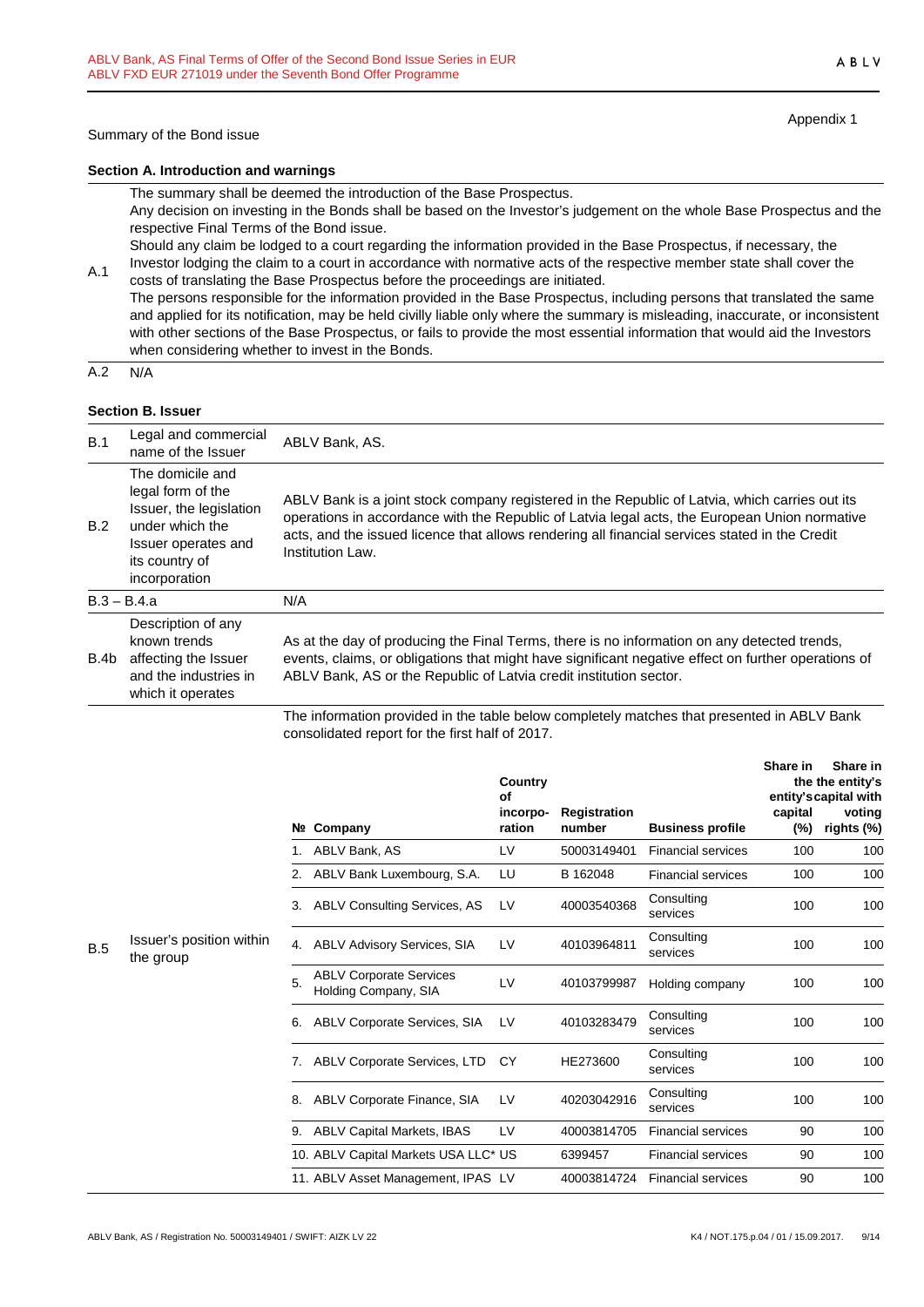|                                | Country<br>of      |                               |                                                                    | Share in       | Share in<br>the the entity's<br>entity's capital with |
|--------------------------------|--------------------|-------------------------------|--------------------------------------------------------------------|----------------|-------------------------------------------------------|
| Nº Company                     | incorpo-<br>ration | <b>Registration</b><br>number | <b>Business profile</b>                                            | capital<br>(%) | voting<br>rights (%)                                  |
| 12. PEM, SIA                   | LV                 | 40103286757                   | Investment<br>project<br>management                                | 51             | 51                                                    |
| 13. PEM 1, SIA                 | LV                 | 40103551353                   | Wholesale trade<br>services of other<br>machinery and<br>equipment | 51             | 51                                                    |
| 14. New Hanza Capital, AS      | LV                 | 50003831571                   | Holding company                                                    | 88             | 88                                                    |
| 15. NHC 1, SIA                 | LV                 | 50103247681                   | Investments in<br>real estate                                      | 88             | 88                                                    |
| 16. NHC 2, SIA                 | LV                 | 40103963977                   | Investments in<br>real estate                                      | 88             | 88                                                    |
| 17. NHC 3, SIA                 | LV                 | 50103994841                   | Investments in<br>real estate                                      | 88             | 88                                                    |
| 18. NHC 4, SIA                 | LV                 | 40203032424                   | Investments in<br>real estate                                      | 88             | 88                                                    |
| 19. NHC 5, SIA                 | LV                 | 50203032411                   | Investments in<br>real estate                                      | 88             | 88                                                    |
| 20. NHC 6, SIA                 | LV                 | 40203032439                   | Investments in<br>real estate                                      | 88             | 88                                                    |
| 21. Pillar, SIA                | LV                 | 40103554468                   | Holding company                                                    | 100            | 100                                                   |
| 22. Pillar Holding Company, KS | LV                 | 40103260921                   | Holding company                                                    | 100            | 100                                                   |
| 23. Pillar 3, SIA              | LV                 | 40103193067                   | Real estate<br>transactions                                        | 100            | 100                                                   |
| 24. Pillar 4 & 6, SIA          | LV                 | 40103210494                   | Real estate<br>transactions                                        | 100            | 100                                                   |
| 25. Pillar 7 & 8, SIA          | LV                 | 40103240484                   | Real estate<br>transactions                                        | 100            | 100                                                   |
| 26. Pillar 9, SIA              | LV                 | 40103241210                   | Real estate<br>transactions                                        | 100            | 100                                                   |
| 27. Pillar 11, SIA             | LV                 | 40103258310                   | Real estate<br>transactions                                        | 100            | 100                                                   |
| 28. Pillar 2, 12 & 14, SIA     | LV                 | 50103313991                   | Real estate<br>transactions                                        | 100            | 100                                                   |
| 29. Pillar 18, SIA             | LV                 | 40103492079                   | Real estate<br>transactions                                        | 100            | 100                                                   |
| 30. Pillar 19, SIA             | LV                 | 40103766952                   | Real estate<br>transactions                                        | 100            | 100                                                   |
| 31. Pillar 20, SIA             | LV                 | 40103903056                   | Real estate<br>transactions                                        | 100            | 100                                                   |
| 32. Pillar 21, SIA             | LV                 | 40103929286                   | Real estate<br>transactions                                        | 100            | 100                                                   |
| 33. Pillar 22, SIA             | LV                 | 50103966301                   | Real estate<br>transactions                                        | 100            | 100                                                   |
| 34. Pillar Management, SIA     | LV                 | 40103193211                   | Real estate<br>management and<br>administration                    | 100            | 100                                                   |
| 35. Pillar RE Services, SIA    | LV                 | 40103731804                   | Parking<br>management                                              | 100            | 100                                                   |
| 36 Pillar Contractor, SIA      | LV                 | 40103929498                   | Management and<br>coordination of<br>construction<br>processes     | 100            | 100                                                   |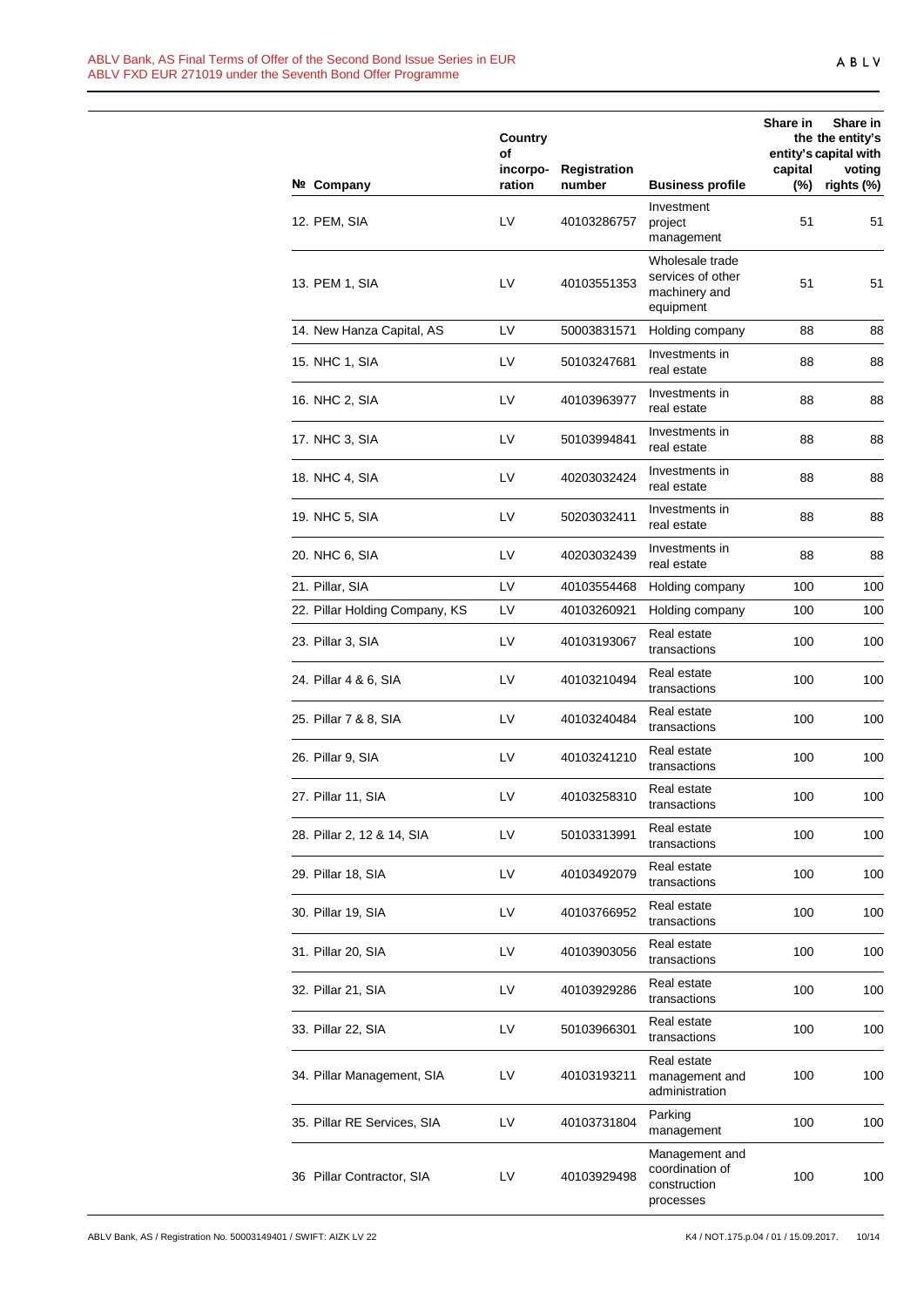|             |                                                                                                                                | Nº Company                                                                                                                                                                                                                                                     | Country<br>οf<br>incorpo-<br>ration | <b>Registration</b><br>number | <b>Business profile</b>                   | Share in<br>capital<br>$(\%)$ | Share in<br>the the entity's<br>entity's capital with<br>voting<br>rights (%) |
|-------------|--------------------------------------------------------------------------------------------------------------------------------|----------------------------------------------------------------------------------------------------------------------------------------------------------------------------------------------------------------------------------------------------------------|-------------------------------------|-------------------------------|-------------------------------------------|-------------------------------|-------------------------------------------------------------------------------|
|             |                                                                                                                                | 37. Pillar Architekten, SIA                                                                                                                                                                                                                                    | LV                                  | 40103437217                   | Designing and<br>designers<br>supervision | 100                           | 100                                                                           |
|             |                                                                                                                                | 38. Pillar Development, SIA                                                                                                                                                                                                                                    | LV                                  | 40103222826                   | Infrastructure<br>maintenance             | 100                           | 100                                                                           |
|             |                                                                                                                                | 39. Pillar Utilities, SIA                                                                                                                                                                                                                                      | LV                                  | 40103693339                   | Infrastructure<br>management              | 100                           | 10 <sub>C</sub>                                                               |
|             |                                                                                                                                | 40. Hanzas Dārzs, SIA                                                                                                                                                                                                                                          | LV                                  | 40203078059                   | Territory<br>management                   | 100                           | 100                                                                           |
|             |                                                                                                                                | 41. ABLV Building Complex, SIA                                                                                                                                                                                                                                 | LV                                  | 40203037667                   | Investments in<br>real estate             | 100                           | 10 <sub>C</sub>                                                               |
|             |                                                                                                                                | * subsidiary company is registered, but licence for rendering investment services has not been received<br>yet, as well as payment of paid-in share capital has not been made, that being compliant with the<br>registration country legislative requirements. |                                     |                               |                                           |                               |                                                                               |
| $B.6 - B.8$ |                                                                                                                                | N/A                                                                                                                                                                                                                                                            |                                     |                               |                                           |                               |                                                                               |
| <b>B.9</b>  | Profit forecast and<br>assessment                                                                                              | ABLV Bank made no profit forecasts for the following periods of operations.                                                                                                                                                                                    |                                     |                               |                                           |                               |                                                                               |
| B.10        | Reservations in the<br>audit report on the<br>financial information                                                            | ABLV Bank audited financial report for the year 2016 contains no reservations.                                                                                                                                                                                 |                                     |                               |                                           |                               |                                                                               |
| <b>B.11</b> |                                                                                                                                | N/A                                                                                                                                                                                                                                                            |                                     |                               |                                           |                               |                                                                               |
|             |                                                                                                                                | <b>Performance indicators</b><br><b>Financial indicators, EUR'000</b>                                                                                                                                                                                          |                                     |                               | 2015                                      |                               | 2016                                                                          |
|             |                                                                                                                                | Operating income                                                                                                                                                                                                                                               |                                     |                               | 126 319                                   |                               | 141 875                                                                       |
|             |                                                                                                                                | Operating expense                                                                                                                                                                                                                                              |                                     |                               | 51 933                                    |                               | 59 914                                                                        |
|             |                                                                                                                                | Profit or loss before taxes                                                                                                                                                                                                                                    |                                     |                               | 74 563                                    |                               | 81 961                                                                        |
|             | Selected historical key<br>financial information                                                                               | <b>Balance sheet data, EUR'000</b>                                                                                                                                                                                                                             |                                     |                               |                                           |                               |                                                                               |
|             | and any changes to it                                                                                                          | Assets                                                                                                                                                                                                                                                         |                                     |                               | 4 928 121                                 |                               | 3 849 586                                                                     |
| <b>B.12</b> | since the date of the                                                                                                          | Deposits                                                                                                                                                                                                                                                       |                                     |                               | 3793192                                   |                               | 2 901 824                                                                     |
|             | last published audited                                                                                                         | Loans                                                                                                                                                                                                                                                          |                                     |                               | 873 499                                   |                               | 1 012 146                                                                     |
|             | financial reports                                                                                                              | Shareholders' equity<br>ABLV Bank forecasts contain no adverse changes since the date of its last published audited<br>financial report.                                                                                                                       |                                     |                               | 281 453                                   |                               | 321 802                                                                       |
|             |                                                                                                                                | There are no significant changes in the financial or trading position of ABLV Bank detected<br>subsequent to the period covered by the historical financial information.                                                                                       |                                     |                               |                                           |                               |                                                                               |
| <b>B.13</b> | Events particular to the<br>Issuer which are to a<br>material extent relevant<br>to the evaluation of the<br>Issuer's solvency | Recently there were no detected events particular to ABLV Bank which are to a material extent<br>relevant to the evaluation of the Issuer's solvency.                                                                                                          |                                     |                               |                                           |                               |                                                                               |
| B.14        | Issuer's dependence<br>on other entities within<br>the group                                                                   | ABLV Bank is not dependent upon other entities within the ABLV Bank group.                                                                                                                                                                                     |                                     |                               |                                           |                               |                                                                               |
| <b>B.15</b> | Issuer's principal<br>activities                                                                                               | ABLV Bank principal activities are rendering of financial services.                                                                                                                                                                                            |                                     |                               |                                           |                               |                                                                               |
| B.16        | Control over the Issuer                                                                                                        | As at the moment of the Prospectus approval, no shareholder controls the Issuer.                                                                                                                                                                               |                                     |                               |                                           |                               |                                                                               |
| B.17        | Credit ratings                                                                                                                 | No credit ratings are assigned to ABLV Bank by credit rating agencies registered and/or<br>certified according to Regulation No 1060/2009 on credit rating agencies.                                                                                           |                                     |                               |                                           |                               |                                                                               |
|             | $B.18 - B.50$                                                                                                                  | N/A                                                                                                                                                                                                                                                            |                                     |                               |                                           |                               |                                                                               |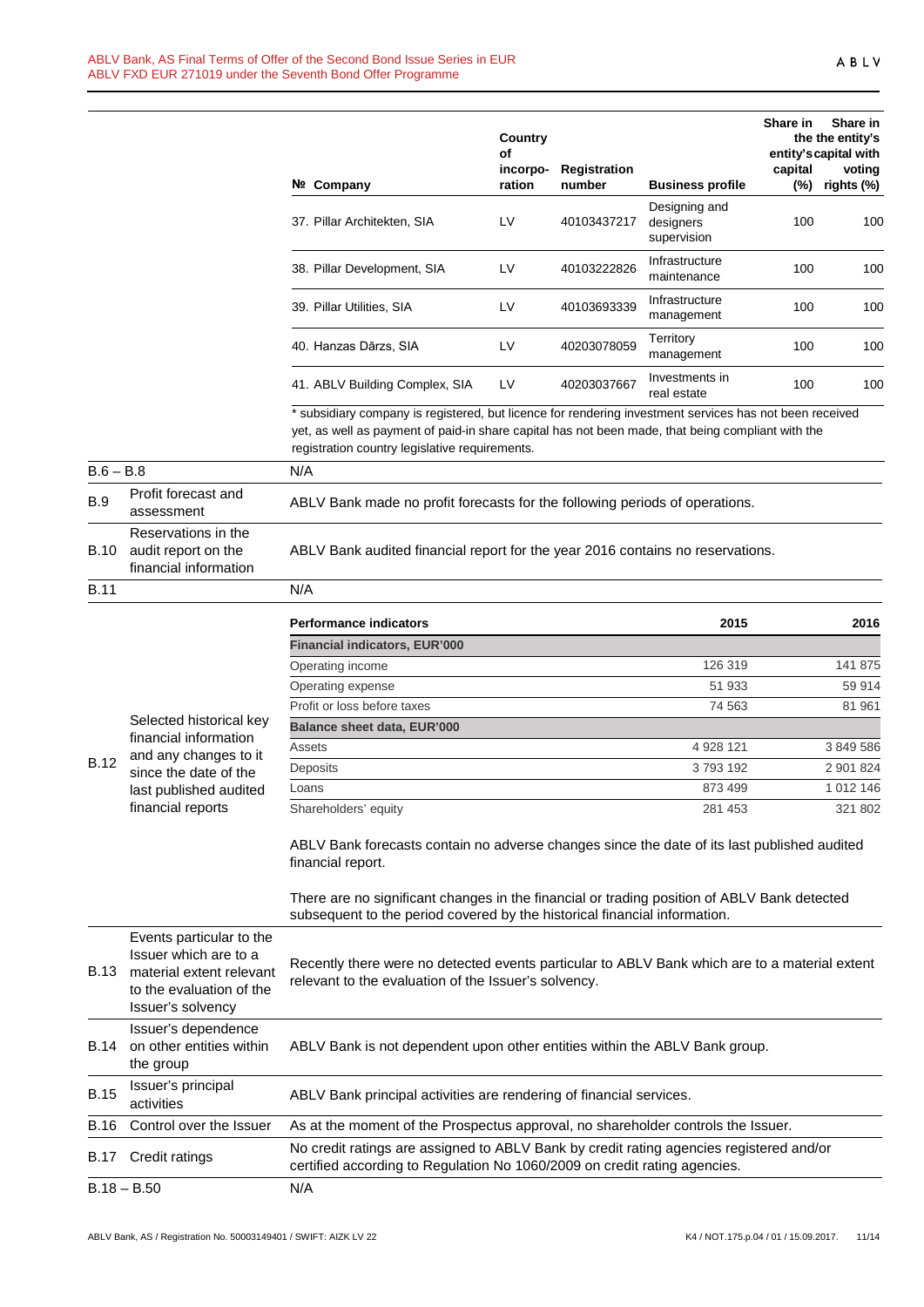|             | <b>Section C. Securities</b>                                |                                                                                                                                                                                                                                                                                              |
|-------------|-------------------------------------------------------------|----------------------------------------------------------------------------------------------------------------------------------------------------------------------------------------------------------------------------------------------------------------------------------------------|
| C.1         | <b>Bond details</b>                                         | Bonds issued under the Second Bond Issue Series in EUR - ABLV FXD EUR 271019<br>(ISIN LV0000802338) are dematerialized bearer securities without restraint on alienation.                                                                                                                    |
| C.2         | Currency of the<br>Bond issue                               | EUR (euro).                                                                                                                                                                                                                                                                                  |
| $C.3 - C.4$ |                                                             | N/A                                                                                                                                                                                                                                                                                          |
| C.5         | Restrictions on the<br>free transferability of<br>the Bonds | The Bonds are freely transferrable securities that represent the Issuer's debt to the Bondholders<br>without additional collateral. The Bonds are dematerialized bearer securities without restraint on<br>alienation - transferrable securities.                                            |
| $C.6 - C.7$ |                                                             | N/A                                                                                                                                                                                                                                                                                          |
|             |                                                             | Division of the Bonds into categories<br>The Bonds are not supposed to be divided into categories. Pursuant to these Final Terms,<br>straight Bonds are supposed to be issued.                                                                                                               |
|             |                                                             | Limitations to the rights attached to the Bonds<br>The Bonds are freely transferrable securities without restraint on their alienation.                                                                                                                                                      |
|             |                                                             | <b>Interest Rate</b><br>The Annual Interest Rate is fixed, and it is equal to 0.95% (p.a.).                                                                                                                                                                                                  |
| C.8,<br>C.9 | Rights attached to<br>the Bonds                             | The date from which interest becomes payable and the due dates for interest<br>The Interest Income shall be accrued starting from 27 October 2017. The Interest Income shall<br>be paid twice a year: on 27 October and 27 April, starting from 27 April 2018, ending on<br>27 October 2019. |
|             |                                                             | Bond maturity date and repayment procedures<br>The Investor shall receive the Bond Face Value as a lump-sum payment on 27 October 2019.                                                                                                                                                      |
|             |                                                             | Bond yield                                                                                                                                                                                                                                                                                   |
|             |                                                             | Fixed rate is applied to the Bonds, and therefore the yield does not change.                                                                                                                                                                                                                 |
|             |                                                             | Representatives of debt security holders<br>Holders of the debt securities may freely determine representatives for exercising the rights<br>attached to the Bonds.                                                                                                                          |
| C.10        |                                                             | N/A                                                                                                                                                                                                                                                                                          |
| C.11        | Admission of the Bonds<br>to the<br>regulated market        | The Bonds are supposed to be admitted to the regulated market - Baltic Bond List of Nasdaq<br>Riga Stock Exchange.                                                                                                                                                                           |
| C.12        | Minimum face value<br>of the issue                          | Pursuant to paragraph 9.3 of the Base Prospectus, the Investor may not apply for purchasing<br>less than 1 (one) Bond.                                                                                                                                                                       |
|             | $C.13 - C.22$                                               | N/A                                                                                                                                                                                                                                                                                          |
|             | <b>Section D. Risks</b>                                     |                                                                                                                                                                                                                                                                                              |
| D.1         |                                                             | N/A                                                                                                                                                                                                                                                                                          |
|             |                                                             | In carrying out its operating activities, ABLV Bank is subject to various risks. Most significant                                                                                                                                                                                            |

risks that may decrease the Issuer's ability to perform its obligations.

|     |                                     |    | Credit risk<br>Credit risk is exposure to potential losses in case of ABLV Bank counterparty or debtor<br>being unable to pay the contractual obligations to ABLV Bank.                                                                                                                                                                                                                           |
|-----|-------------------------------------|----|---------------------------------------------------------------------------------------------------------------------------------------------------------------------------------------------------------------------------------------------------------------------------------------------------------------------------------------------------------------------------------------------------|
| D.2 | Key information<br>on the key risks | 2. | Liquidity risk<br>Liquidity is ABLV Bank ability to maintain or ensure sufficient cash flow to meet the<br>expected (everyday) or sudden (critical) need for the same in order to provide financing<br>for asset growth or discharge the financial obligations in a due time. This means the ability<br>to turn assets into cash with minimal loss or ensure reasonably priced credit facilities. |
|     |                                     |    | 3. Currency exchange rate fluctuation risk<br>ABLV Bank is exposed to negative effects of fluctuations in the foreign currency<br>exchange rates on its financial position and cash flow.                                                                                                                                                                                                         |
|     |                                     |    |                                                                                                                                                                                                                                                                                                                                                                                                   |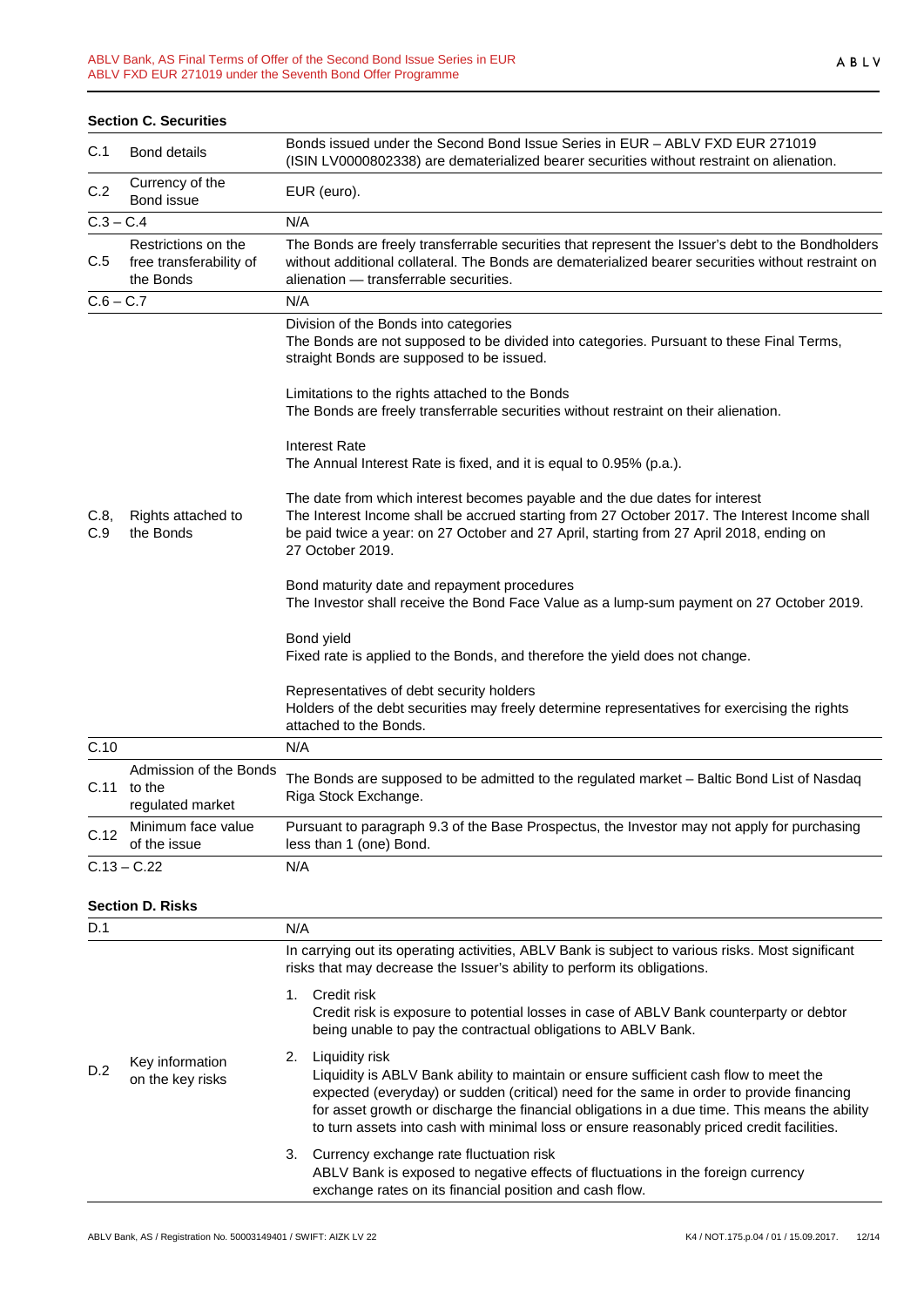|              |                                                   |                                                                                                                                                                                                                                                                                                                                                             | 4. Interest rate risk<br>Interest rate risk represents the adverse effect of the market interest rate fluctuations on<br>ABLV Bank financial position.                                                                                                                                                                                                                                                                                                                                              |
|--------------|---------------------------------------------------|-------------------------------------------------------------------------------------------------------------------------------------------------------------------------------------------------------------------------------------------------------------------------------------------------------------------------------------------------------------|-----------------------------------------------------------------------------------------------------------------------------------------------------------------------------------------------------------------------------------------------------------------------------------------------------------------------------------------------------------------------------------------------------------------------------------------------------------------------------------------------------|
|              |                                                   | 5.                                                                                                                                                                                                                                                                                                                                                          | Non-financial risks<br>During the course of its operations, ABLV Bank encounters also non-financial risks<br>(including operational risk, reputational risk, etc.) with exposure to sudden loss. The<br>cause of such risks may be, for instance, clerical errors or fraud, break-downs in<br>information systems, insufficient internal control and procedures, etc.                                                                                                                               |
|              |                                                   |                                                                                                                                                                                                                                                                                                                                                             | 6. Competition risk<br>As at the end of 2016, 86% of total deposits with ABLV Bank were the deposits placed by<br>foreign clients. Consequently, operations of the Issuer are only partly subject to<br>competition risk in the local market.                                                                                                                                                                                                                                                       |
|              |                                                   |                                                                                                                                                                                                                                                                                                                                                             | 7. Legal risk (incl. tax)<br>The risk related to amendments in laws, regulations, and other legal acts, or to<br>implementation of new legal acts, which may result in reorientation of the Issuer's<br>activities or abandonment of particular lines of the Issuer's financial activities. This may<br>have consequent negative impact on the Issuer's earning capacity and stability.                                                                                                             |
|              |                                                   |                                                                                                                                                                                                                                                                                                                                                             | Risk factors associated with the Bond issue:                                                                                                                                                                                                                                                                                                                                                                                                                                                        |
|              |                                                   |                                                                                                                                                                                                                                                                                                                                                             | 1. Liquidity risk<br>Listing of the Bonds in the Stock Exchange Nasdaq Riga Bond List does not guarantee<br>liquidity of the Bonds, and therefore the Investor should assess potential risk of limited<br>possibilities of selling the Bonds in the secondary market due to insufficient interest of<br>other market players. If there is no sufficient interest in the secondary market (liquidity<br>shortfall), it may be difficult for the Investor to sell the Bonds at adequate market price. |
| D.3          | Information on the risks<br>specific to the Bonds | 2.                                                                                                                                                                                                                                                                                                                                                          | Price risk<br>Price of the Bonds in the secondary market may fluctuate in accordance with the<br>Investors' interest, which can be affected by macroeconomic processes, events<br>concerning one or several Investors, and also, inter alia, events concerning the Issuer.<br>The Investors' opportunities of gaining profit may vary accordingly from time to time.                                                                                                                                |
|              |                                                   |                                                                                                                                                                                                                                                                                                                                                             | 3. Legal risk (incl. tax)<br>The risk related to amendments in legislation, regulations and other legal acts, or to<br>implementation of new legal acts, which may cause additional expenses or reduce return<br>on investment. This risk also covers possible changes in applicable tax assessment and<br>withholding procedures.                                                                                                                                                                  |
| $D.4 - D.6$  |                                                   | N/A                                                                                                                                                                                                                                                                                                                                                         |                                                                                                                                                                                                                                                                                                                                                                                                                                                                                                     |
|              | <b>Section E. Offer</b>                           |                                                                                                                                                                                                                                                                                                                                                             |                                                                                                                                                                                                                                                                                                                                                                                                                                                                                                     |
| $E.1 - E.2a$ |                                                   | N/A                                                                                                                                                                                                                                                                                                                                                         |                                                                                                                                                                                                                                                                                                                                                                                                                                                                                                     |
| E.2b         | Reasons for the<br>Bond offer                     | Objective of offering the Bond Issue Series shall be raising of funds that the Issuer will use for<br>financing its operating activities, including without limitation:<br>improvement of the ABLV Bank assets' and liabilities' distribution into maturity bands;<br>increase and maintenance of the liquidity level required for activities of ABLV Bank. |                                                                                                                                                                                                                                                                                                                                                                                                                                                                                                     |
|              |                                                   |                                                                                                                                                                                                                                                                                                                                                             | The total amount of the issue is EUR 20 000 000.00 (twenty million euro).                                                                                                                                                                                                                                                                                                                                                                                                                           |
|              |                                                   |                                                                                                                                                                                                                                                                                                                                                             | The public offer start date is 21 September 2017.                                                                                                                                                                                                                                                                                                                                                                                                                                                   |
| E.3          | Terms and<br>conditions of the<br>offer           |                                                                                                                                                                                                                                                                                                                                                             | A representative of the Investment Company or the Investor itself, provided it has a financial<br>instruments account opened with ABLV Bank, shall submit an order to the Issuer, using the<br>sample form "Financial Instruments' Trade Order" appended hereto, on working days from 08:30<br>till 18:30. The order may also be submitted electronically, using a corresponding order form in<br><b>ABLV Bank Internetbank.</b>                                                                    |
|              |                                                   | 23:59.                                                                                                                                                                                                                                                                                                                                                      | The public offer end date shall be 23 October 2017. Orders shall be accepted by ABLV Bank,<br>AS, till the end of the working day, i.e., 18:30, or electronically $-$ till the end of the day, i.e.,                                                                                                                                                                                                                                                                                                |
| E.4          | Possible conflicts of<br>interests                |                                                                                                                                                                                                                                                                                                                                                             | ABLV Bank has no information on possible conflicts of interests related to the Bond issue.                                                                                                                                                                                                                                                                                                                                                                                                          |